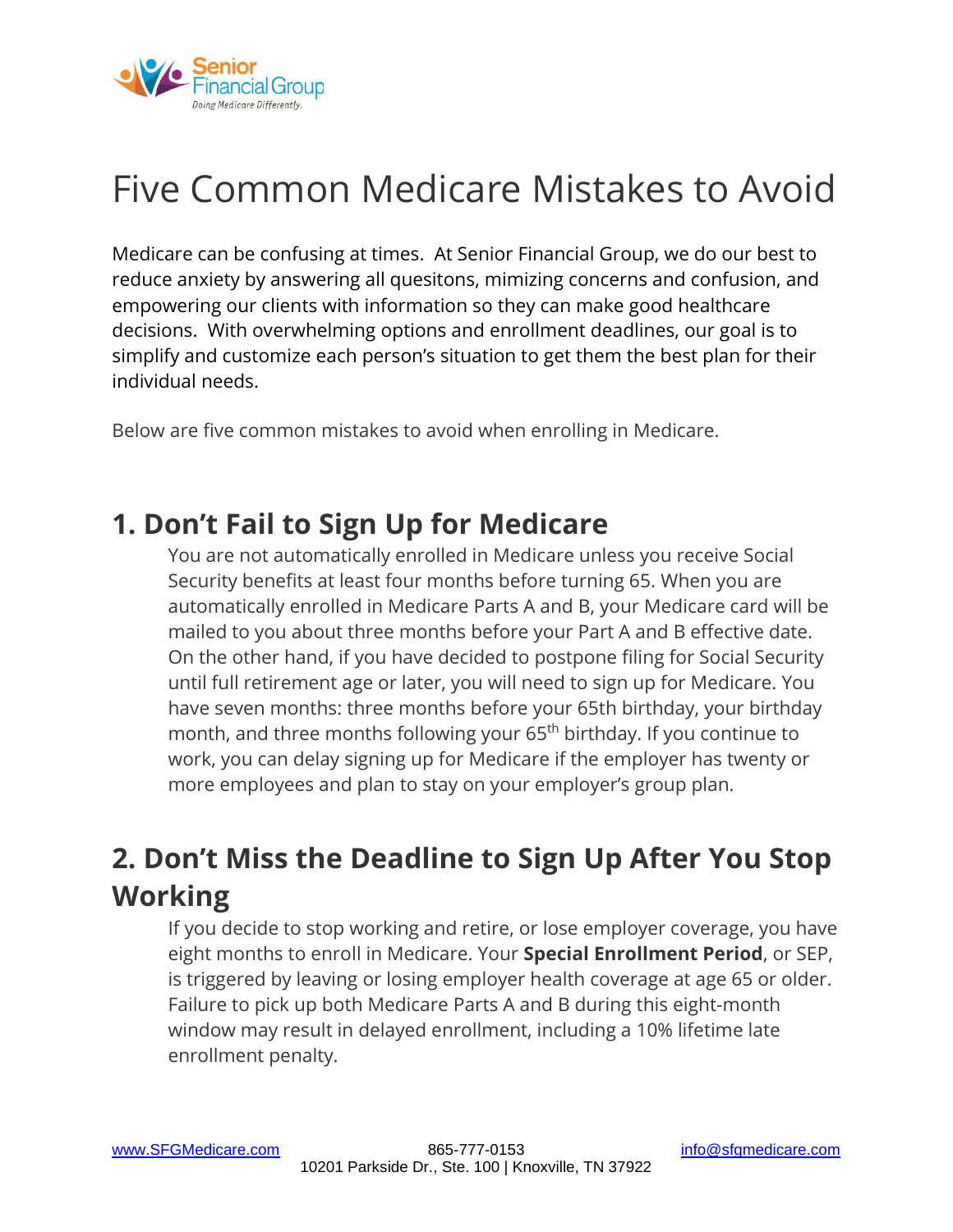

## **3. Don't Choose the Wrong Medicare Supplement/ Medigap Insurance Policy**

It is essential to choose the right Medigap (Medicare Supplement) insurance policy based on your individual needs. If you choose the wrong plan and try to switch, you are required to undergo health underwriting. Insurers can charge more or even reject you based on your health. The Benefit Consultants at Senior Financial Group add value by helping you compare your options. As experienced, independent advisors, we can help you understand the different options when going through this process.

## **4. Don't Assume Your Medical Providers are Covered by Your Medicare Advantage Plan**

Working with our Benefits Consultants can help your budget by choosing a Medicare Advantage plan that covers both your medications and doctors. When you get your coverage through a private Medicare Advantage plan, most often you must use the network of doctors and hospitals within that plan to get the lowest co-pays. It is imperative to check your doctors in advance to ensure that your preferred doctor(s) is in-network. Checking prescription coverage is equally important. Our Benefits Consultants will take the time to review all your doctors, specialists, and clinics to ensure they are in-network along with your prescriptions. We do all of the comparison shopping for you.

### **5. Don't Lose Track of Your Part D (Prescription Drug Plan)**

Part D plans can change, including premiums, drug costs, and tier coverage. Your plan will send an Annual Notice of Change around September, notifying you of changes in the coming year. Pay close attention to this notice. The Annual Enrollment Period runs from October 15 to December 7. It is a good idea to check if any generic options for your drugs are available, especially if you have been prescribed any new medications. Connect with our advisors at to review all your options and update your plan if needed. We offer free consultations to make sure your plan is still the best fit for your needs.